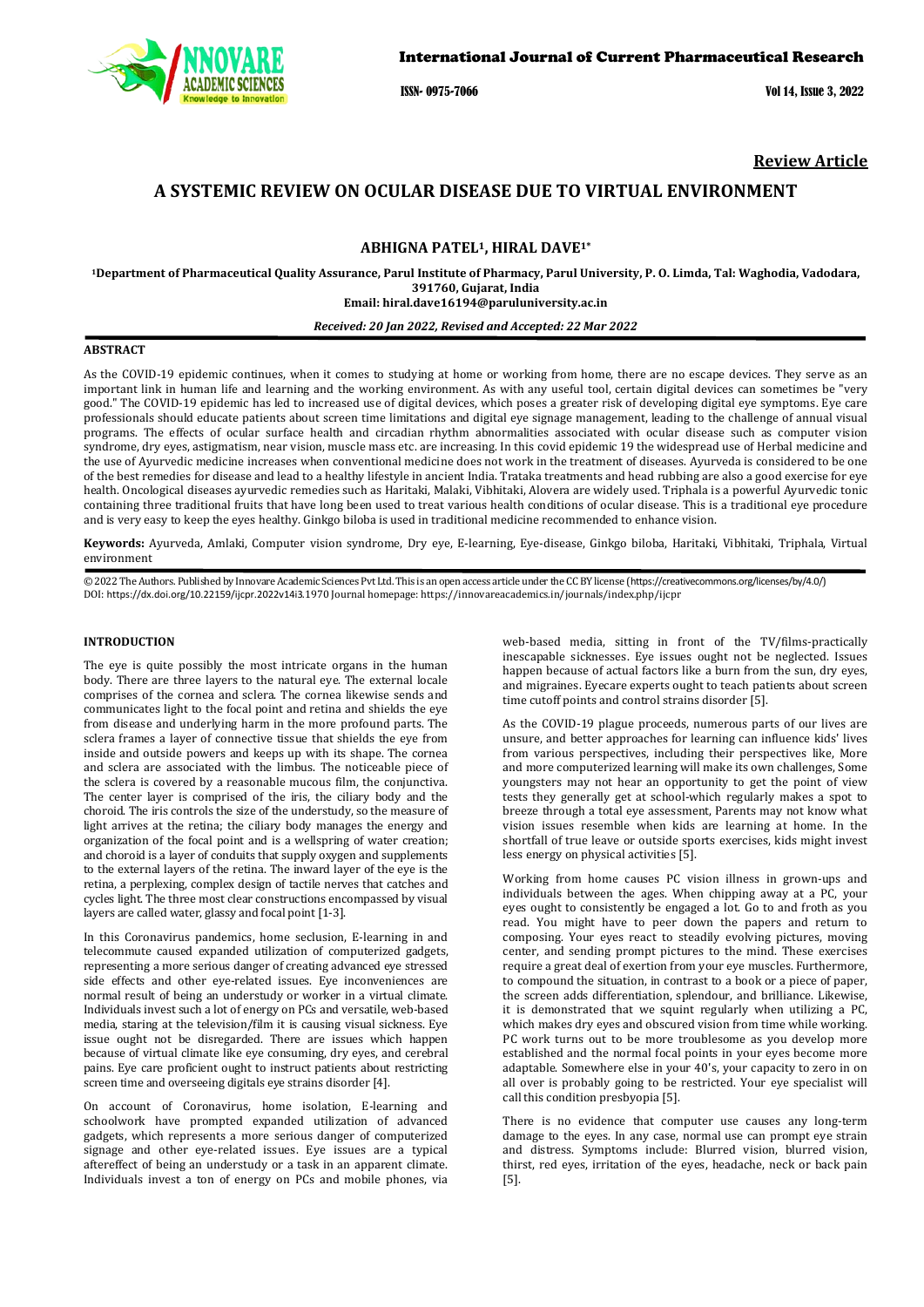There are several ocular problems due to the visible nature of the eye:

Computer vision syndrome: symptoms caused by prolonged viewing of a computer screen or other digital device screen.

Muscle type: Stretching or tearing of a muscle or tendon. The remains usually appear on the lower back and posterior muscles of the thigh. Symptoms include pain, swelling, muscle stiffness and muscle tightness. Treatment may include pain relief, ice, or fractures.

Dry eyes: A dry eye that occurs when the tears do not provide enough moisture. The danger of fostering this condition increments with age. It is also commonly seen in postmenopausal women. The eye may be dry, red, and inflamed. The fundamental manifestations are distress and affectability to light. Eye contact and eye drops can reduce thirst.

Astigmatism: A common defect in the eyelids. With astigmatism, the front of the eye or the inner lens of the eye is bent differently on one side than the other. The most common sign is blurred vision. Treatment includes doctor's glasses or contact lenses. Laser-helped a medical procedures, like LASIK, can likewise help.

Nearby sight: A situation where nearby objects appear clearly, but distant objects do not show. Close-ups often run in families. The distant objects seem to fade. The condition can develop gradually or rapidly. Treatment options include glasses, contact lenses and surgery such as LASIK [6].

In India, Ayurvedic care offers the largest program through a fully functional network of registered staff, research centres and licensed pharmacists. Ayurveda, Yoga, Naturopathy, Unani, Siddha and Homeopathy (AYUSH) are well-known medical programs and have been integrated into the national health care system. Of these, Ayurveda is an ancient medical system with an impressive record of safety and effectiveness. There is a growing awareness, nationally and internationally, of the need to incorporate the contributions of these health information systems into greater compliance with modern medicine limits. A study on the role of AYUSH and Local Health Traditions under the auspices of the National Rural Health Mission (NRHM) in 18 provinces across India, was studied. The pivotal outcomes and perceptions conclude that 80-90% of households aware about utility of AYUSH and Local health traditions (LHTs), co-located services are well utilized in some states, and preference was for chronic illness followed by acute illness and health promotion [7-10].

Ophthalmology (shalakyatantra) is one of eight Ayurvedic-related medical treatments for the management of eye diseases including all other head and neck problems. Ayurvedic eye diseases and treatments are well-known, but their effects are still felt and recognized by medical organizations and the general public. Apart from extensive research and application of various scientific and technological advances, problems with the management of conditions such as retinitis pigmentosa, glaucoma, degenerative neuroophthalmic ulcers, chronic adnexa diseases remain unresolved for decades. With this in mind it is very important to develop and evaluate confidential medical information for better management of such ocular conditions [11].

Ayurveda offers comprehensive and effective ways to manage such situations. Many traditional indigenous eye systems have been severely damaged by the search for tangible evidence of safety and effectiveness; call for scientific research and validation. Ayurveda presents different concepts and principles for the management of eye diseases and the efforts being made to prove the effectiveness of its methods [12-15].

Various plant can provide various therapeutic effects such as improving eye vision, and strengthening eye sights and useful in ophthalmology treatment such as anti-inflammatory, anti-fungus etc.

There are several plants and plant's part are used which provide various therapeutics effect on eyes. Ayurvedic plants like Amlaki, Haritaki, Vibhitaki, Tulsi, Punernava, Palash, Ginkgo biloba, Kalonji, Graecum etc.

There is list of some ayurvedic plants which are useful in various type of ocular disease which are mentioned below:

# **Emblica officinalies**

Common name: Amlaki, Amla

Chemical constituents: Ellagic acid, gallic acid, phyllantine, chebulic acid, chebulinic acid, tannin, vitamins.

Use: Improve eye sights, Beneficial in the treatment of conjunctivitis and glaucoma and cataract [16, 17].

### **Terminalia chebula**

Common name: Haritaki

Chemical constituents: Chebulin, ellagic acid, gallic acid, chebulilinic acid, terflavin A-D, tannic acid, ethyl gallate

Use: The prevention of age-related eye disorders like Age-related macular degeneration (ARMD), Senile Cataract, Open-angle glaucoma and Retinal degeneration [16, 17].

### **Terminalia bellerica**

Common name Vibhitaki

Chemical constituents: Bellericosides, hexahydroxydipjenic acid, methyl ester, beta-sitosterol, gallic acid, ethyl gallate, ellagic acid, chebulagic acid, mannitol, glucose, galloyl glucose

Use: Used in cataract, glaucoma, progressive myopia and conjunctivitis [16, 17]

### **Boerhaviadiffusa**

Common name Punarnava

Chemical constituents: Punarnavine, punarvoside, beta-sitosterol, tetracosanoic, hexacosanoic, stearic acid, ursolic acid, oxalic acid, mysristic acid

Use: Prevent night blindness and conjunctivitis [16, 17].

# **Ocimum sanctum linn**

Common name Tulasi

Chemical constituents: Carvacrol, camphere, eugenol, ascorbic acid, beta-carotene, apigenin, ascorbic acid, glyocosides, saponin, tannin, sitosterol, palmitic acid and oleic acid.

Use: Help in prevent conjunctivitis and cataract, also used as antiinflammatory and soothing properties that help to protect eyes from environmental damage and free radical [16, 17]

## **Butea monosperma**

Common name Palash

Chemical constituents: Palasonin, aleuritic acid, butrin, isobutrin, coreospsin, sulphurein, monospermoside, isomonospermoside, tannic acid, gallic acid, bets sitosterol

Use: Used in conjunctivitis and cataract [16, 17].

#### **Nigella sativa**

Common name Kalonji

Chemical constituents: alanine, arginine, ascorbic-acid, asparagine, campesterol, carvone, cymene, cystine, dehydroascorbic-acid, eicosadienoic-acid, glucose, glutamic acid, glycine, iron, isoleucine, leucine, linolenic-acid, lipase, lysine, methionine, myristic-acid, nigellin, nigellone, oleic-acid, thymoquinone.

Use: Used in Cataract.

### **Trigonellafoenum**

Common name Graecum, Fenugreek seed

Chemical constituents: Ascorbic acid, carotene, beta-carotene, thiamine, niacin, vitamin C, quercetin, kaempferol.

Use: Used in cataract and as an anti-inflammatory agent

#### **Aloe barbadensis miller**

Common name Aloe vera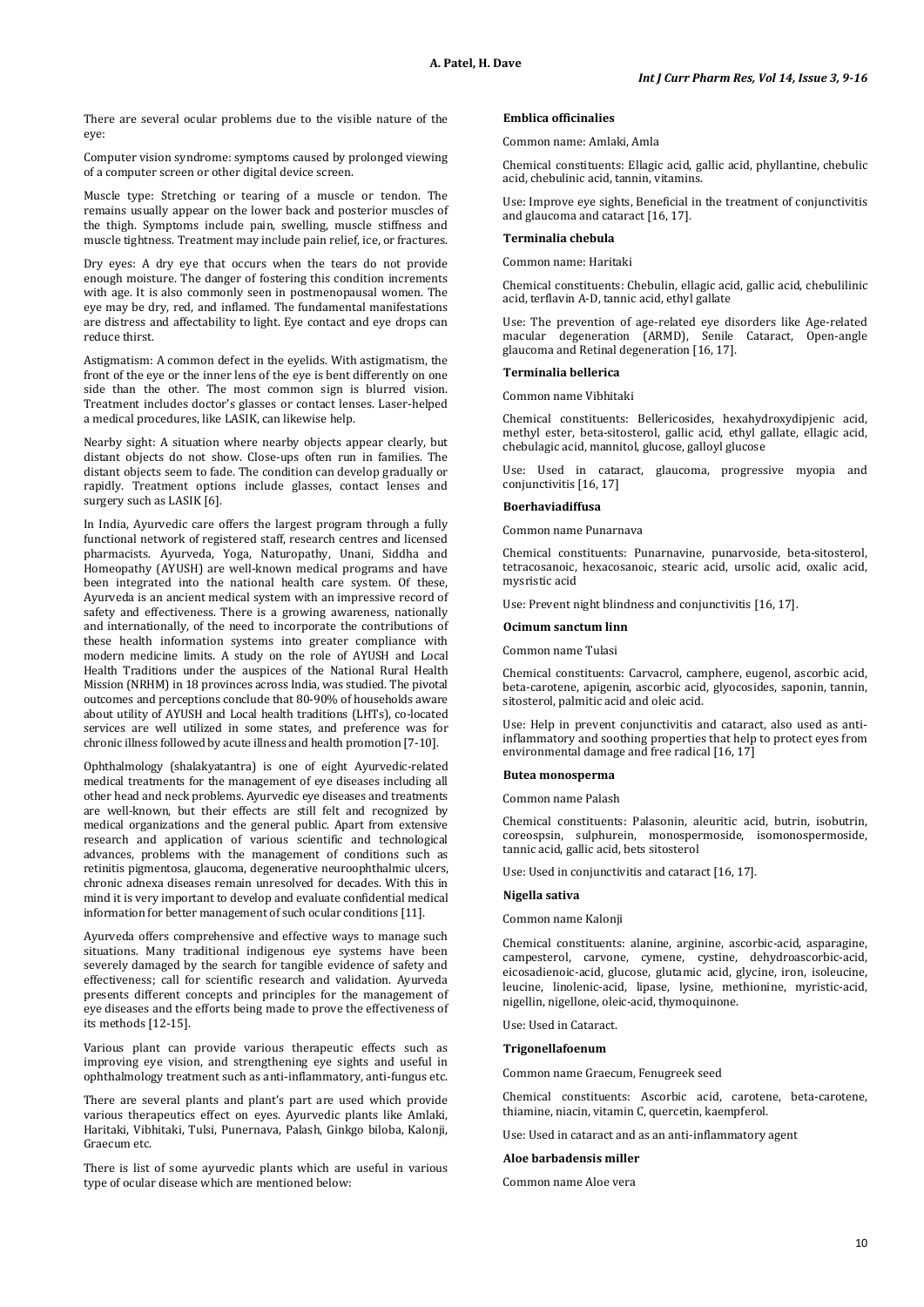Chemical constituents: Aloein, aleo amodine, cinnamic acid, saponin, lignin, vitamin C, amino acids.

Use: Used as anti-inflammatory [16, 17].

# **Rosa L. (Bridal Pink)**

Common name: Rose

Common name: Anthocyanins, flavonoids.

Use: Used in conjunctivitis, dry eyes

## **Ginkgo biloba**

Chemical constituents: terpene lactones-ginkgolides and diterpenes and ginkgo flavone glycosides-ginkgetin, bilobetin, and sciadopitysin

Use: Used in Glaucoma, dry eyes, improve eye-sights

### **Computer vision syndrome**

It is also known as digital eye type, which is defined as eye-related problems caused by the use of a computer, tablet, e-reader, laptop and cell phone. Many individuals experience eye distress and vision issues when watching digital screens for significant stretches of time. The issue-level is ascending with the utilization of digital screens [16, 17].

The normal American worker goes through seven hours every day at the PC either in the workplace or at home. To help reduce digital eye strain, follow rule 20-20-20; take a 20-minute break to watch something every 20 meters every 20 min [18, 19].

Children should be taught how to stay away from screens and for how long. They often adapt to illegal working conditions and pay attention to specific complaints. It takes a lot of work to address the gaps in our knowledge. When there are no major lessons, it is reasonable to assume that children should spend only enough time needed before devices. This will deal with the child's obesity epidemic as well. Over time, we can see that our fears have not been supported but until we make technology completely safe for children, we must develop caution [20].

### **Causes and risk factors**

Observing a computer or digital screen continuously often makes the eyes work harder. As a result, the unique features and high visibility requirements of computer and digital screen viewing make more people inclined to develop vision-related features. Irritating vision issues can build the seriousness of PC vision disorder (CVS) or advanced eye indications. Long-term computer viewing is different from reading a printed page. Often the characters in a computer or in a handheld device are not defined accurately or precisely, the comparative level of the background characters decreases, and the availability of bright light and screen appearance can make viewing difficult. Viewing the distances and angles used for this type of activity are also often different from those used for other reading or writing activities. Accordingly, the vision and eye development prerequisites in a computerized screen survey might put extra necessities on the visual framework. In addition, the presence of minor vision problems may significantly affect comfort and performance on a computer or while using other digital screen devices. Inadequate or undergoing corrected vision problems can be major causes contributing to computer-related difficulties. Even people with eyeglasses or contact lenses may find that they do not fit certain viewing angles on their computer screen. Some people are tilting their heads in opposite directions because their mirrors are not designed to look at a computer or they bend down to the screen to see clearly. Their posture can lead to muscle aches or pains in the neck, shoulder or back. In many cases, CVS symptoms occur because the visual needs of the work exceed the visual perception of a person to do it well. Those most in danger of creating CVS are the individuals who go through two hours or even more persistently at a PC or utilizing a digital screen gadget consistently [18-20].

- Symptoms:
- Headaches.
- Blurred vision.
- Dry eyes.

• Neck and shoulder pain.

These symptoms can be caused by:

- Poor lighting.
- Brightness on the digital screen.
- Incorrect viewing distances.
- Poor living conditions.
- Unresolved vision problems

The level at which individuals experience visual signals regularly relies upon the level of their visual abilities and the time spent taking looking at the digital screen. Unresolved vision problems such as farsightedness and astigmatism, poor eye focus or eye coordination skills, and eye agility, such as presbyopia, can all help to improve visual acuity when using a computer or digital screen device. Most of the symptoms visible to users are temporary and will go away after stopping computer operation or the use of the device. However, a few groups might keep on decreasing their visual sharpness, like obscured vision, and even get-togethers quit working on a PC. In case nothing is done to tackle the reason for the issue, the indications will proceed to repeat and maybe deteriorate with the utilization of future computerized screens [18, 19].

# **Pathophysiology**

The focus of the human eye is not the same as the printed text and visual display unit but it provides feedback in a variety of ways. Each printed letter is made up of a well-defined letter throughout its space, and VDT characters are made up of pixels above the screen. Each pixel is illuminated in its center and with dim light to the other side. So that human eyes can strengthen focus on pixel letters. Instead, the focus program stays behind the computer screen due to the precise position of the computer user's preferred position in relation to reading printed text. This point is called the black focus. So, the eyes are always at rest in the dark or in the dark and striving to get the focus on the pixel character on a regular basis. This repeated and repeated focus on the ciliary body causes eye fatigue and causes permanent symptoms associated with CV. This lag of residence leads to ocular symptoms associated with CVS. Notwithstanding these, the pictures framed by pixels and raster need sharp edges thus which makes an under the incitement of convenience and causes linger of convenience behind the screen because of obscured characters of writings [21-25].

# **Diagnosis**

CVS, or computer-assisted eye fatigue, can be diagnosed with a comprehensive eye examination. Testing, with an exceptional emphasis on visual requirements on a PC or computer gadget's operating range, may include Patient history of determining any manifestations a patient experiences and the presence of any broader medical conditions, medications taken or genetic variables that may add to the indications identified for PC use. Visual sharpening measurement to assess the extent to which the view can be influenced. It also decides to determine the appropriate concentration strength that is expected to be made for any retrieval errors (partial blindness, blurred vision or astigmatism). Exploring how the eyes are in the middle, how they move and how they interact. To get a clear picture, one of which is visual, the eyes must adequately alter the center, move and function as a joint. This test will look at the problem that prevents the eyes from concentrating properly or making it difficult to use both eyes together. In this experiment, the eye drops may not be used to determine how the eyes respond under normal visual conditions. In some cases, for example, when part of the focus of the eye may be combined, eye drops may be used. They briefly held the eyes back from changing the concentration while the test was completed. Using the data from these tests, in addition to the results of a separate test, an optometry specialist may determine the presence of CVS or computer-assisted fatigue and recommend alternative therapies [18, 19].

# **Treatment**

Solutions to the digital problems associated with digital screens vary. However, they can often be reduced by getting regular eye care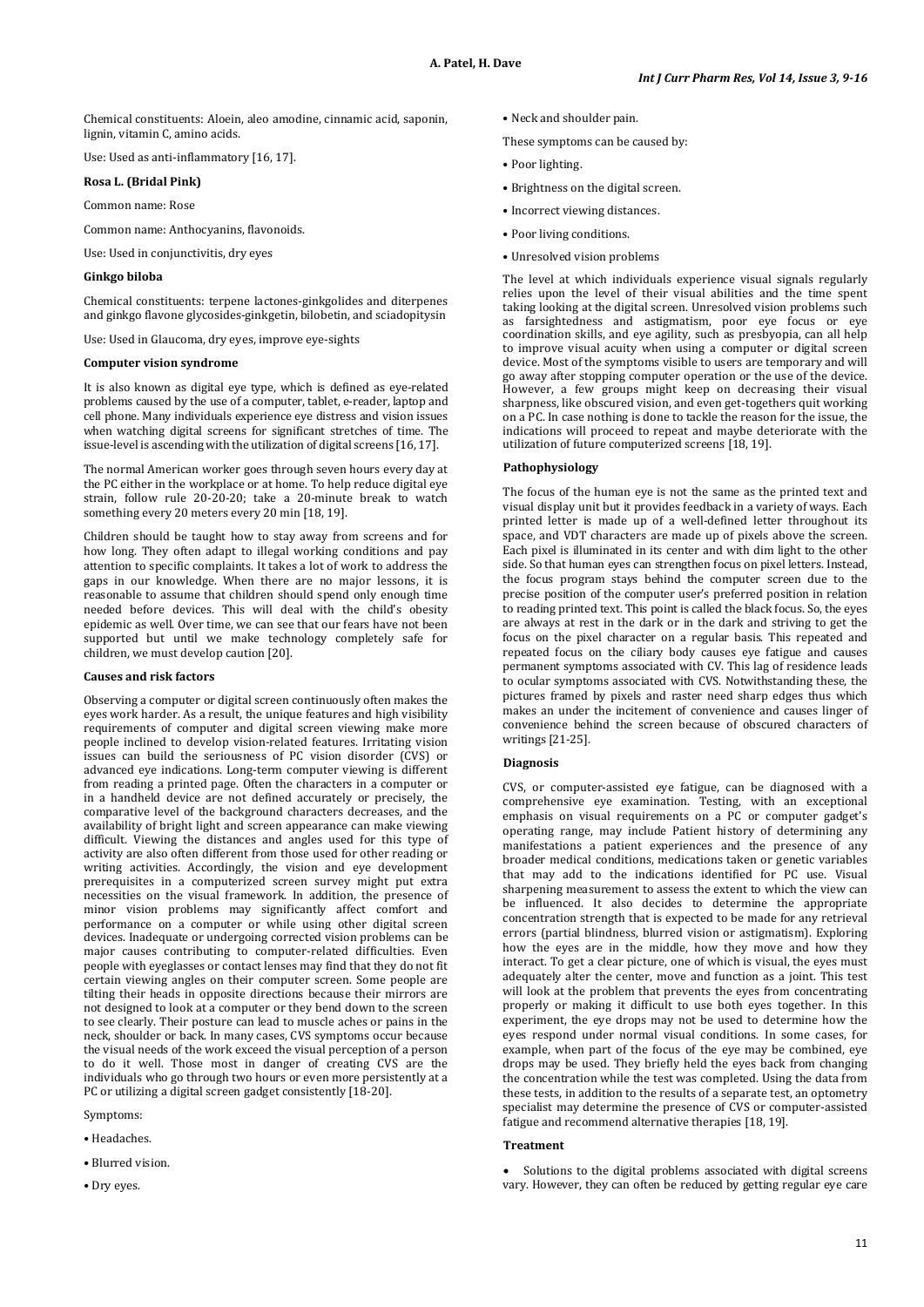and making changes in the way the screen is viewed. In some cases, people who do not need the use of daily exercise glasses can benefit from glasses that are explicitly approved for PC use. In addition, people who are already wearing glasses may find their current medications do not offer a good computer view.

• Optical eyeglasses or contact lenses for normal use may not be sufficient for computer function. Lens designed to meet different computer viewing requirements may be required. Special lens designs, lens strength or lens colour or coverage can help enhance visual and luxury skills.

Some computer users have problems with eye focus or eye contact that may not be adequately repaired with eyeglasses or contact lenses. A vision therapy program may be needed to treat this problem. Vision therapy, also called visual training, is a systematic program of visual acuity activities to improve visual skills. It trains the eyes and the brain to work together with great success. These eye tests help with acute deficits in eye movements, eye-focus, and eye contact and strengthen eye-brain contact. Treatment may include office procedures and home training procedures [18, 19].

#### **Viewing the computer**

Body posture suitable for computer use. Other important factors in preventing or reducing CVS symptoms are related to the computer and how it is used. These include lighting conditions, the comfort of the chair, the location of appliances, the monitoring area, and the use of leisure breaks.

• Computer screen location: Most people find it comfortable to look at the computer with their eyes down. Ideally, the computer screen should be 15 to 20 degrees below eye level (approximately 4 or 5 inches) as measured from the center of the screen and 20 to 28 inches from the eyes. Materials: These items should be located above the keyboard and under the monitor. If this does not happen, the document holder may be used next to the monitor. The purpose is to place the documents, so the head does not need to be reset from the document to the screen.

• Lighting: Set up a computer screen to avoid light, especially in high light or on windows. Use blinds or drapes on windows and switch lights in desk lights with low wattage bulbs.

• Anti-glare screens: If there is no way to reduce light from simple sources, consider using a screen glare filter. These filters reduce the amount of light emanating from the screen.

Seating: Seats should be well-fitted and comfortable. The height of the seat should be adjusted so that the feet sit flat on the floor. Weapons should be adjusted to provide support while typing and the wrists should not remain on the keyboard when typing.

Rest breaks: To prevent eyestrain, try to rest your eyes while using the computer for extended periods of time. Eye contact 15 min after 2 h of continuous computer use. Also, for every 20 min of computer viewing, look into the distance for 20 seconds to allow the eyes a chance to meet.

• Blinking: To reduce the risk of dry eye while using a computer, try to blink regularly. Blinks retain the frontal area of moisture and eye. Regular eye examinations and proper eye examination habits can help prevent or reduce the development of symptoms associated with CVS [16, 17].



**Fig. 2: Position of viewing the computer**

### **Prevention**

Preventing or minimizing vision problems associated with CVS or digital eyestrain includes taking steps to control brightness and brightness on the device screen, establishing performance scales and good screen viewing and ensuring that minor vision problems are properly corrected.

Suggestions for patients with computer vision syndrome:

• Don't take a vision problem to work: Even if glasses are not needed for driving, reading or other activities, they still may offer benefits for a minor vision problem that is aggravated by computer use. A mild glasses prescription may be needed to reduce vision stress on the job. It's a good idea for computer users to get a thorough eye exam every year.

Glasses should satisfy the need of the work: If glasses are worn for far off vision, perusing or both, they may not give the most effective vision to survey a PC screen, which is around 20 to 30 crawls from the eyes. Tell the doctor about job tasks and measure on-the-job sight distances. Accurate information will help get the best vision improvement. Patients may benefit from one of the new lens designs made specifically for computer work.

• Minimize discomfort from blue light and glare: blue light from LED and fluorescent lighting, as well as monitors, tablets and mobile devices, can negatively affect vision over the long term. Special lens tints and coatings can reduce the harmful impact of blue light. Minimize glare on the computer screen by using a glare reduction filter, repositioning the screen or using drapes, shades or blinds. Also, keeping screens clean; dirt-free and removing fingerprints can decrease glare and improve clarity.

• Adjust work area and computer for comfort: When using computers, most people prefer a work surface height of about 26 inches. Desks and tables should be 29 inches high. Place the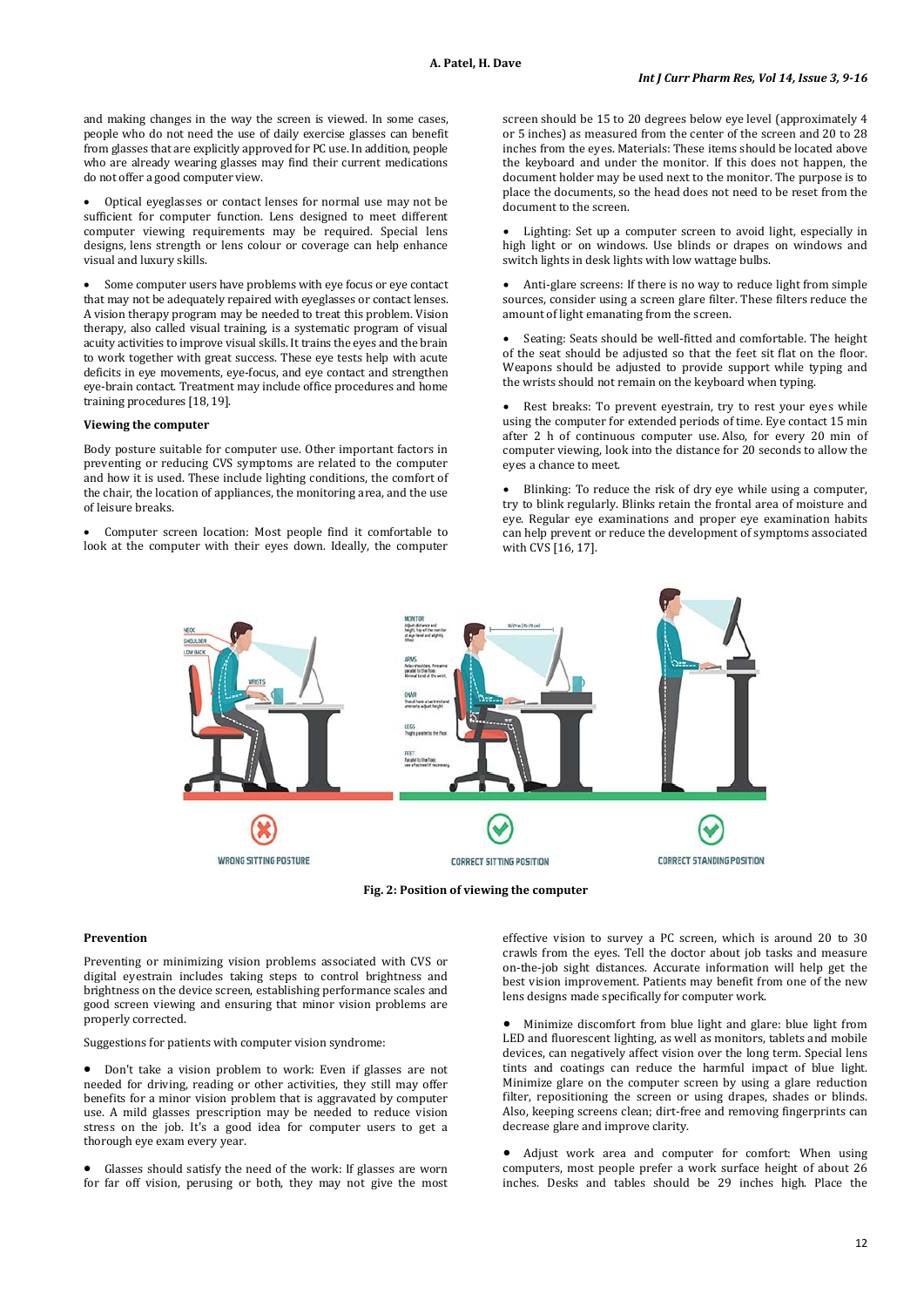computer screen 16 to 30 inches away. The top of the screen should be slightly below horizontal eye level. Tilt the top of the screen away at a 10-to 20-degree angle.

• Use an adjustable copyholder**:** Place reference material at the same distance from eyes as the computer screen and as close to the screen as possible. That way the eyes won't have to change focus when looking from one to the other.

Take alternative task breaks throughout the day: Make phone calls or photocopies. Consult with co-workers. After working on the computer for an extended period, do anything in which the eyes don't have to focus on something up close [16, 17].

### **Dry eye**

Dry eye incidence of 10.1-21.5% among office workers has been reported from different subgroups in Japan. It is hypothesized that dryness, consumption, dirt, or greatness after a lengthy meeting at the workstation might be ascribed to visual surface issues. Clients' eyes sometime even hyperlacrimate trying to re-establish the compound equilibrium and rewet the eye. Environmental factors like dry air-conditioned interiors, draught from ventilation fans, static build-up, airborne paper, and general office dust can have some bearing on the ocular surface symptoms [26, 27].

The level of blinking while working on a computer has been reported to be significantly lower than normal. This leads to a low level of tear film. Lower browsing rate decreased from 22 per minute free and up to 10 per minute while reading the book and 7 per minute on VDT in a study of 104 office workers. However, the quality of the tear film measured by the duration of the tear, the experiments of Schirmer I and Jones were not significantly affected while using the computer. Various blink patterns have been described in patients with the disease but none of them have been proven in subsequent studies. Blink values found to decrease with reduced font size, reduced variation, increased job demand, and space between characters and lines. The words with a combination of major and minor cases are better tolerated than all major case documents. It is recommended that spacing between characters and lines should allow for half a character space between words and a single character space between lines. The black letters facing the small back light screen are better received in contrast to the contrast. The use of elastoviscous drops is not associated with the development of blinking levels. A study of 112 non-computerized contact lenses found that 68% of men and 73% of women reported symptoms of dry eye [26-31].

Studies based on videokeratoscopy have shown that the optical system of the cornea is adversely affected by a set of the tear film. Ocular fatigue has been associated with ocular dryness in the past. Increased evaporation and decreased blinking during computer use lead to changes in the ocular surface and as a result were believed to lead to eye fatigue. The frequency of dry eye has been accounted for to increment with age. The predominance of dry eye and is more normal in women than in men. Artificial tears can be helpful for this group with dry eye conditions. Other than that, it does nothing to reduce symptoms. Often, the view changes from the printed word to the screen and vice versa is associated with eyestrain and should be addressed. The snatching was said to mean eyelash extraction by Sheedy *et al.* And was believed to reduce the level of blinking but recent research has shown that the symptoms were mild when swelling was used in laboratory conditions. Dry eye has been reported to be the cause of eye strain and its associated symptoms in the subcategory. Evidence of intent is still disputed in the matter [32-37].

### **Improving eye health with ayurveda**

Let's try to understand the importance of eye care according to Ayurveda and learn simple ways to incorporate eye care techniques into our diet and lifestyle to prevent such issues.

The eyes are considered the seat of the pitta dosha and require proper care, cooling and regular brushing. If the blink of an eye is much lower than normal, this cooling and softening process is interrupted, thus increasing the chances of complications related to eye pressure. If it's not too much trouble, see beneath a portion of the eye care tips suggested from Ayurveda [38].

### **Ayurvedic eye care tips**

Always rinse your eyes with cold water in the morning. This removes dried mucus and dirt that has accumulated in the eyes and stimulates the eyelids. The eyes always benefit from the cool creation.

Don't use any chemical beauty products around the eyes. Try using Ayurvedic Kajal or eyeliner daily treatment to cleanse and nourish the eyes.

Regular head massage is good for improving circulation around the area and relaxing the muscles needed to maintain the ability to look and rejuvenate the tear glands. You can use coconut oil or any of its medicinal varieties.



**Fig. 3: Head massage**

### **Palming the eyes**

Rub the palms of your hands quickly for 10 seconds and wrap your hands over them. Avoid putting any pressure on the eyeballs. Rest in this position for 2-3 min, then try to repeat every 30 min especially if you are very active on the screens. Take a deep breath and look at the space in front of your eyes.

Try to stay in the shade and avoid direct exposure to strong sunlight. Wear a hat or good protective glass if you are sitting outside for several hours [38].

### **Trataka meditation**

Exercise is also an important factor in maintaining good vision and eye health. The traditional way to do this would be by meditating on the so-called trataka view in Yoga. According to the ancient book, 'Hatha Yoga Pradipika', trataka is defined as 'a steady, steady gaze from a small point to tears.' This is one of the shat kriyas or six cleansing methods described in Hatha Yoga, and they also help to cleanse and heal the eyes [38, 39].



**Fig. 4: Trataka aasan**

# **Ayurvedic herbs used in ocular disease**

Apply a cotton swab dipped in cold frozen water over the eyes for 10 min once daily to relax and clean the eyes. This will also reduce the tendency for dark circles around the eyes. Cucumber slices are also considered good.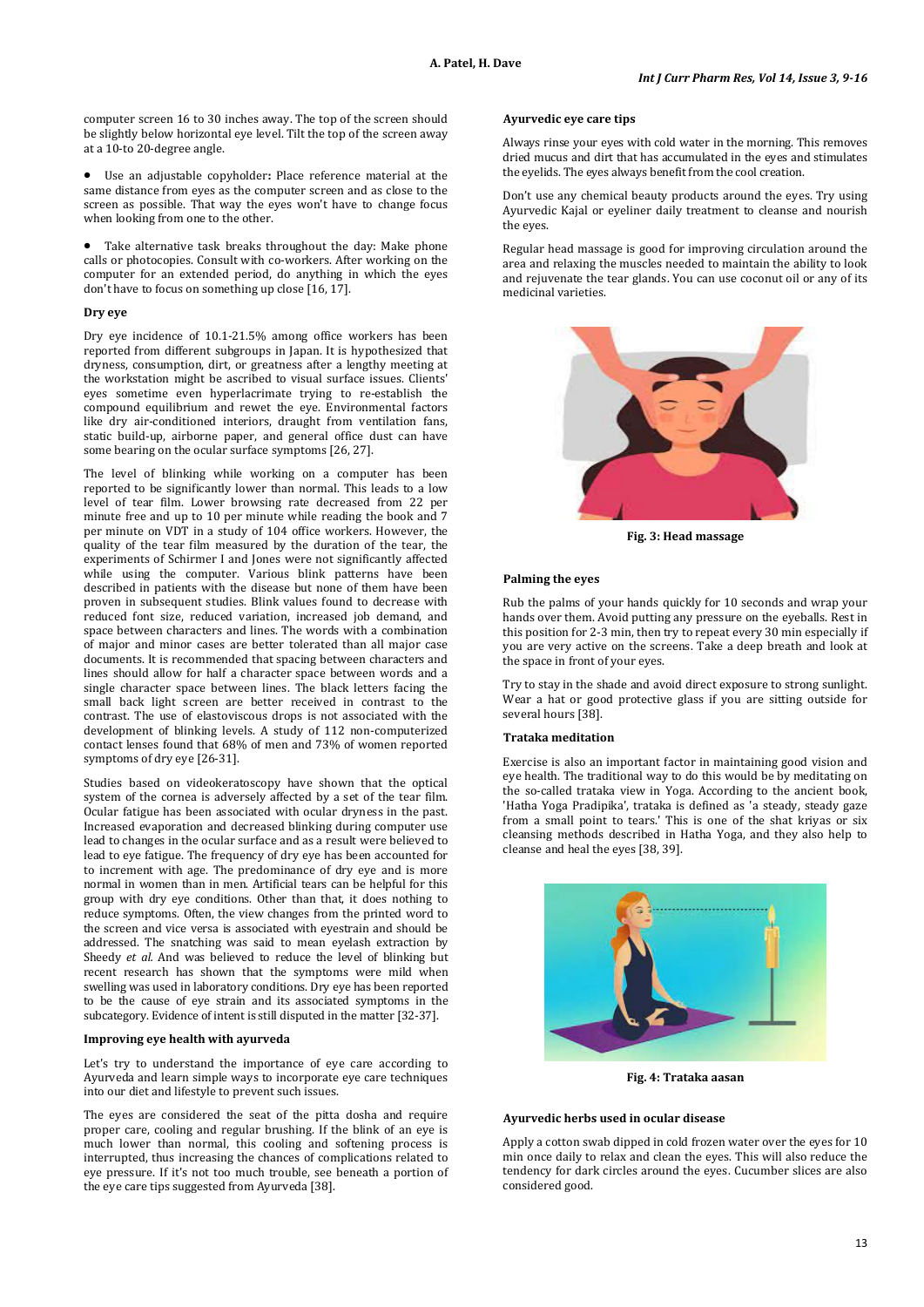Strain the aloe vera meat into a cube large enough to hold your finger well and freeze separately. When the eyes feel tired, take one cube out of the fridge and rub the face and the area around the eyes at the same time every day preferably in the evening. When the cube is finished, keep your cold finger on the eyes to calm them down [38].



**Fig. 5: Aloe vera**



**Fig. 6: Rose water**

## **Triphala**

Also known as the "three fruits", Triphala is a powerful Ayurvedic tonic with three traditional fruits that have long been used to treat various health conditions-Amla or Amlaki (Emblica officinalis), Haritaki (Terminalia chebula) and Bibhitaki (Terminalia belerica). This is a traditional eye procedure and is very easy to keep the eyes healthy [38].

### **Haritaki**

Its plant source is Terminalia chebula and is called Chebulic Myrobalans in Latin. Charaka even says that Haritaki is as nourishing and beneficial to everyone as mother's milk. He talks about it as an eye rasayana, which is why it can be used to prevent eye infections. It helps to improve agni, and thus improves the absorption of nutrients from the digestive system supported by various studies. Another good quality of this fruit is that it cleans the major circulatory channels, known as shrotovishodhini, meaning that it can clear channels, larger and smaller, called sarvah dosha prasamani (silences all-doshas), and fewer fruits and herbs with this name. It also supports the immune system. Above all, Haritaki has an anti-aging value "vayasthapani" (anti-aging). Therefore, it is recommended to prevent age-related eye disorders such as age-related macular degeneration (ARMD), Senile Cataract, Open-angle glaucoma and Retinal degeneration [39-41].



**Fig. 7: Haritaki fruit**

# **Vibhitaki**

The source of the plant is Terminalia bellerica. It is said to be the leading homeostatic, which means it helps to control the internal environment especially the circulation of pure blood in the body. It is a good herb for the peace of both Pitta and Kapha. Acharayacharaka quotes vibhitaki as netrehitam, which means it is beneficial to the eyes and cleanses Rasa (plasma), Rakta (blood), Mamsa (muscle tissue) and Medo dhatus (tissue) adipose) when they act as dushyas (mature tissue) in the pathophysiology of disease formation [42].



**Fig. 8: Vibhitaki**

# **Amalaki**

The source of the plant is emblica officinalies. It helps to cleanse the body of toxins, by increasing the absorption of food. When our metabolism is strong, the food we eat is converted into nutrients rather than digested and produces impurities (aama). Therefore, it removes toxins from the body. The eyes are another vital organ in malachi's case. In fact, the amalekites are called chakshusya, meaning "eye-catching rasayana [38].

This is because Amalaki develops both Ranjaka Pitta (one type of Pitta that regulates liver function and blood composition) and Alochaka Pitta (another type of pitta that controls the object of the eye/vision). Due to its high content of Vitamin C, Amalaki is a powerful antioxidant. Scientific research shows that Amalaki is a very powerful antioxidant, very effective in removing many free radicals, which are the basis of degenerative disease and aging. All of these qualities make Malachi an invaluable immune system [43-45].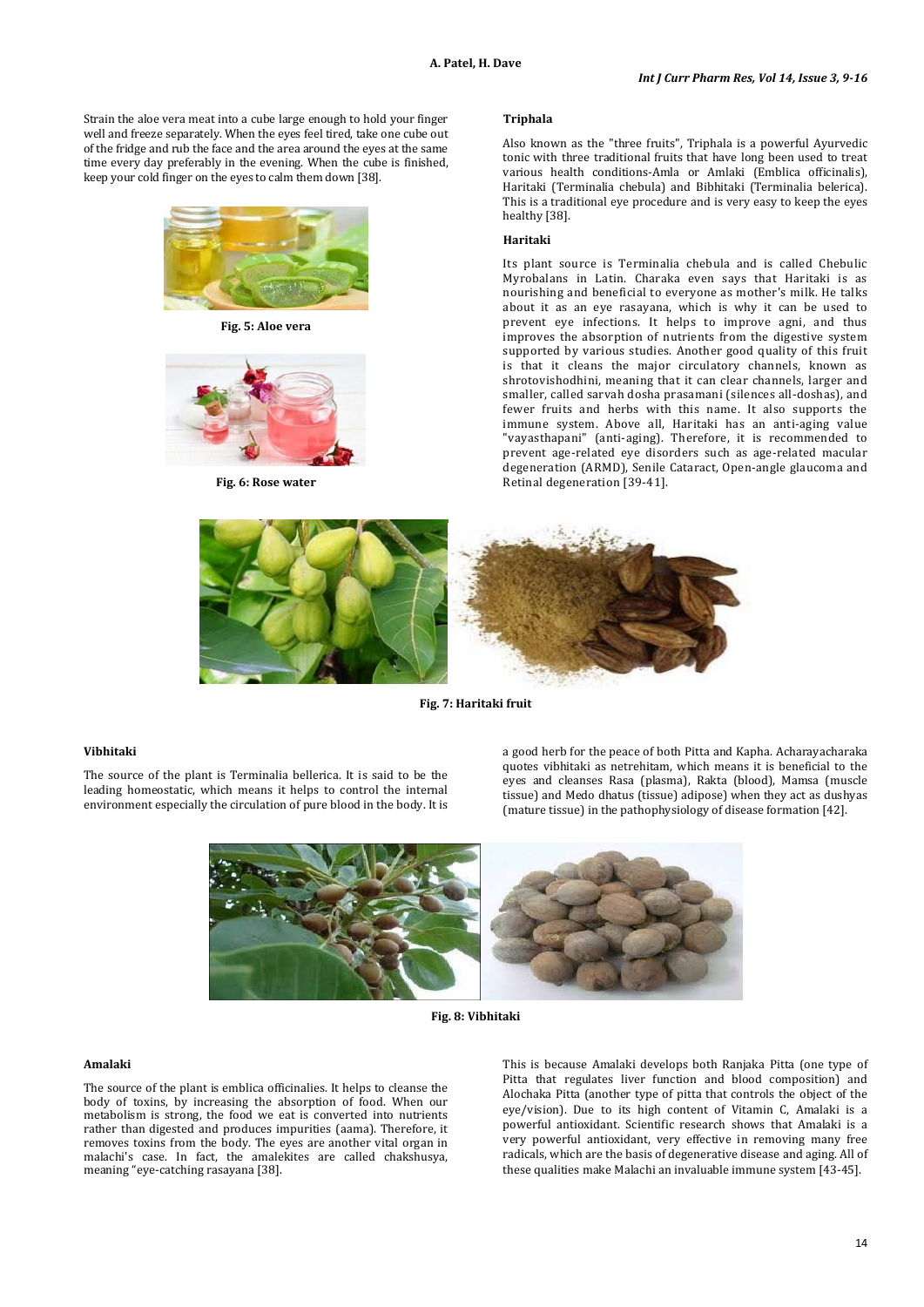

**Fig. 9: Amlaki**

Make Triphala tea in distilled water using 1 tsp of powdered water in 200 ml. Strain the liquid when it is cold, using a cotton swab. Apply this cold solution in a face wash for both sides for 5-7 min. The astringent effect of Triphala berries causes a burning sensation but only at the beginning. Once the eyes are accustomed to it, it feels cool and comfortable. This is good to do once in the evening, and it works (endless) dry eyes, red eyes, and irritated conjunctiva.

# **Ginkgo biloba**

Today, Ginkgo biloba is used in traditional medicine around the world. The remedy is widely used to support mental health as a brain tonic and to improve blood circulation in the body. Like natural antioxidants, the pot is considered beneficial for the eyes and is often recommended for strengthening or protecting eyesight. Due to its widespread use in natural medicine, herbs have become the subject of numerous studies. Their antioxidant properties protect them from stress-causing eye damage, but studies show other vision benefits. A study in Korea found that extracting ginkgo helped many people with glaucoma improve their vision. Ginkgo is one of the remedies for epilepsy due to its neuroprotective effects [46-50].



**Fig. 11: Ginkgo biloba**

### **Natural ayurvedic diet to improve vision**

• Consumption of large amounts of apples and grapes helps to improving eye vision and eye-sights.

- Carrots contain vitamin A, which is beneficial for improving vision.
- Cucumber juice is also useful in improving eye vision.

• Adding spinach to diet on daily basis improve eye vision and it also purifies the blood, increases haemoglobin and improve vision.

• Many vegetables like Beetroot, tomatoes, lettuce, cabbage,green peas, orange and dates are a good source of vitamin A and useful in improvement of eye vision.

- Almonds are enhancing eyesight and soothe mental stress.
- Consuming blueberry juice is beneficial to the eyes [50].

# **Summary**

The eye is quite possibly the most intricate organs in the human body. On account of Coronavirus, home isolation, E-learning and schoolwork have prompted expanded utilization of advanced

gadgets, which represents a more serious danger of computerized signage and other eye-related issues. Working from home causes PC vision illness in grown-ups and individuals between the ages. The effects of ocular surface health and circadian rhythm abnormalities associated with ocular disease such as computer vision syndrome, dry eyes, astigmatism, near vision, muscle mass etc. are increasing. In this covid epidemic 19 the widespread use of Herbal medicine and the use of Ayurvedic medicine increases when conventional medicine does not work in the treatment of diseases. Ophthalmology (shalakyatantra) is one of eight Ayurvedic-related medical treatments for the management of eye diseases including all other head and neck problems. Ayurveda presents different concepts and principles for the management of eye diseases and the efforts being made to prove the effectiveness of its methods. Trataka treatments and head rubbing are also good exercise for eye health. Ayurvedic remedies such as Haritaki, Malaki, Vibhitaki, Alovera, ginkgo biloba, palash, Punernava are widely used. Triphala is a powerful Ayurvedic tonic containing three traditional fruits that have long been used to treat various health conditions of ocular disease. This is a traditional eye procedure and is very easy to keep the eyes healthy. Ginkgo biloba is used in traditional medicine recommended to enhance vision.

#### **FUNDING**

Nil

## **AUTHORS CONTRIBUTIONS**

All the authors have contributed equally.

# **CONFLICT OF INTERESTS**

Declared none

**REFERENCES**

- 1. Muller LJ, Marfurt CF, Kruse F, Tervo TMT. Corneal nerves: structure, contents and function. Exp Eye Res. 2003;76(5):521- 42. doi[: 10.1016/s0014-4835\(03\)00050-2,](https://doi.org/10.1016/s0014-4835(03)00050-2) PMI[D 12697417.](https://www.ncbi.nlm.nih.gov/pubmed/12697417)
- 2. Rufer F, Schruder A, Erb C. White-to-white corneal diameter: normal values in healthy humans obtained with the Orbscan II<br>tonography system Cornea 2005:24(3):259-61 doi: topography system. Cornea.  $2005;24(3):259-61$ . [10.1097/01.ico.0000148312.01805.53,](https://doi.org/10.1097/01.ico.0000148312.01805.53) PMI[D 15778595.](https://www.ncbi.nlm.nih.gov/pubmed/15778595)
- Van Buskirk EM. The anatomy of the limbus. Eye (Lond). 1989;3(2):101-8. doi[: 10.1038/eye.1989.16,](https://doi.org/10.1038/eye.1989.16) PMID [2695343.](https://www.ncbi.nlm.nih.gov/pubmed/2695343)
- 4. Alabdulkader B. Effect of digital device use during COVID-19 on digital eye strain. Clin Exp Optom. 2021 Aug;104(6):698-704. doi[: 10.1080/08164622.2021.1878843,](https://doi.org/10.1080/08164622.2021.1878843) PMID [33689614.](https://www.ncbi.nlm.nih.gov/pubmed/33689614)
- 5. G Fitness. Impact of virtual learning on children's health, cooper Institute; 2020.
- 6. Trusiewicz D, Niesłuchowska M, Makszewska Chetnik Z. Eyestrain symptoms after work with a computer screen. Klin Oczna. 1995;97(11-12):343-5. PMI[D 8622294.](https://www.ncbi.nlm.nih.gov/pubmed/8622294)
- 7. Mainstreaming of AYUSH under NRHM. New Delhi: Department of AYUSH, Ministry of Health and Family Welfare, Government of India; 2009.
- 8. A manual for doctors on mainstreaming of AYUSH under NRHM. New Delhi: Department of AYUSH, Ministry of Health and Family Welfare, Government of India; 2008.